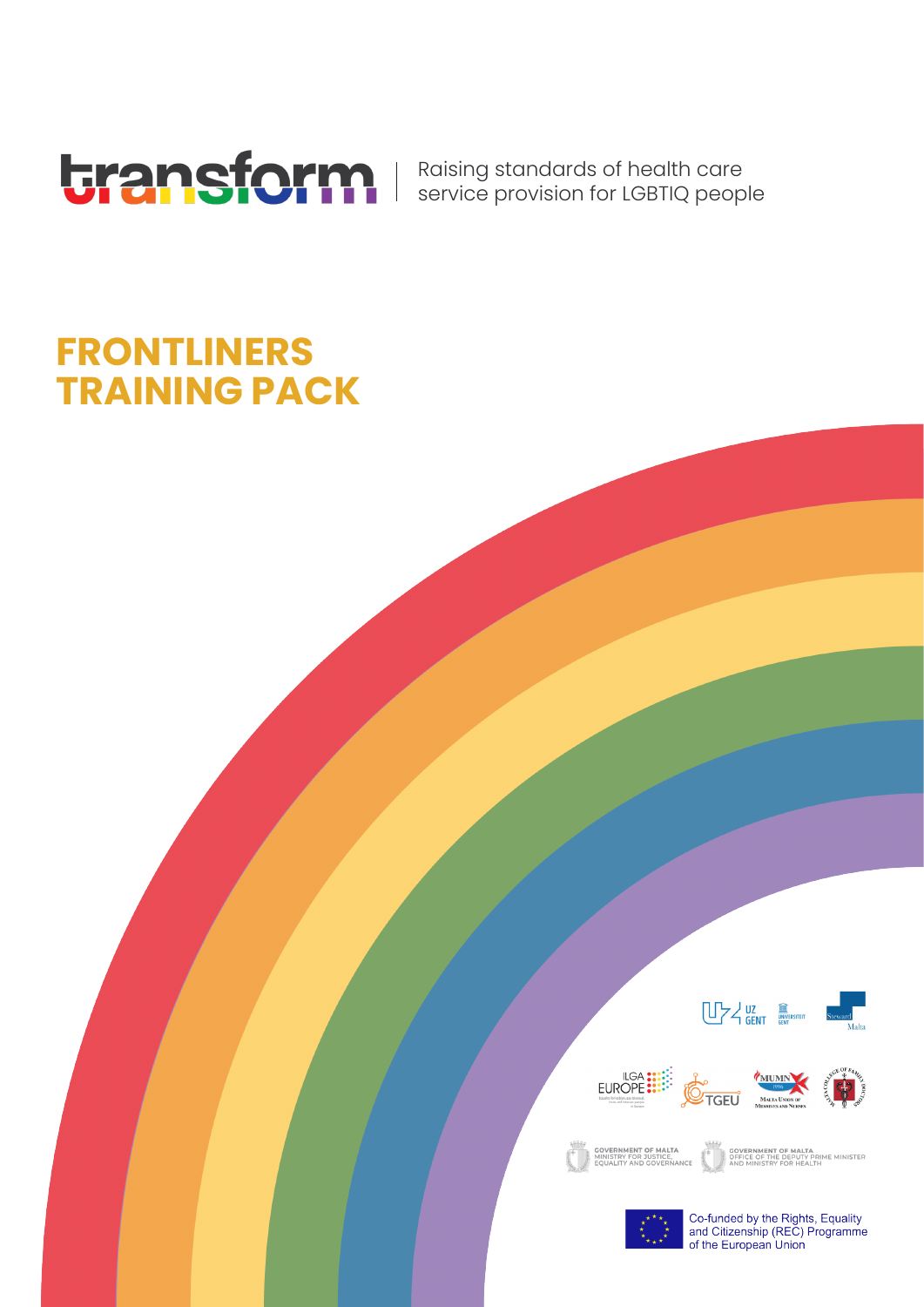#### **INTRODUCTION**

This training is being implemented as part of a project entitled **TRANSFORM: Raising standards of health care service provision for LGBTIQ people** and is co-funded by the Rights, Equality and Citizenship Programme of the European Union.

The Human Rights Directorate within the Ministry for Justice, Equality and Governance is the project leader. The project partners are:

- The Office of the Deputy Prime Minister and the Ministry for Health
- The Malta Union of Midwives and Nurses (MUMN)
- The Malta College of Family Doctors (MCFD)
- Ghent University Hospital
- ILGA Europe
- Transgender Europe

The SOGI Unit within the Council of Europe and Steward Health Care are also collaborating and supporting the project.

The project aims to ensure that LGBTIQ people have equal access to health services mainly through the training of health practitioners and others working within the health sector.

The project aims to benefit from the exchange of good practices through partnership with the Ghent University Hospital Trans Info-Point (TIP) and Gender Team. Through this partnership, it aims to build the knowledge base of GPs who are often the first point of call for all persons, including LGBTIQ persons suffering from generic ailments or requiring medical advice or referral to a specialist healthcare provider. Specialised training will also be provided to emergency services personnel. These trainings would be complimented by a website to which medical practitioners could refer for information on trans patient healthcare as well as signposting to specialist services such as those provided through the GWC where required.

Other training sessions are organised in collaboration with the Office of the Deputy Prime Minister and Ministry for Health, the Malta Union of Midwives and Nurses (MUMN) and the Malta College of Family Doctors (MCFD). These sessions are aimed at various healthcare practitioners, managers and practice nurses, and front office staff who are often the first point of contact in healthcare provision.

ILGA Europe and Transgender Europe are also involved in the project as associate partners which will increase outreach and dissemination of project results in European and international platforms.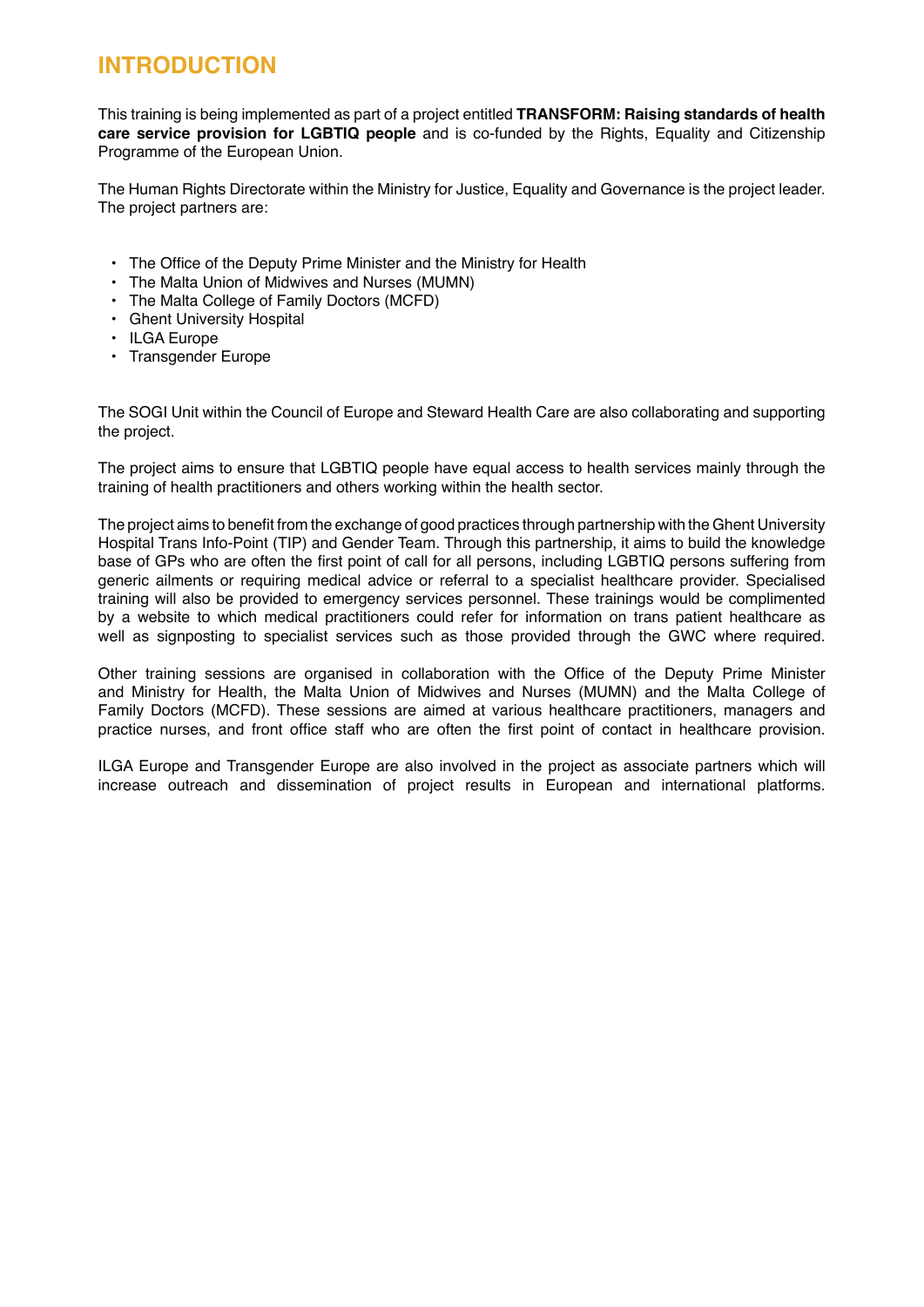# **TABLE OF CONTENTS**

| 14 |
|----|
|    |
|    |
|    |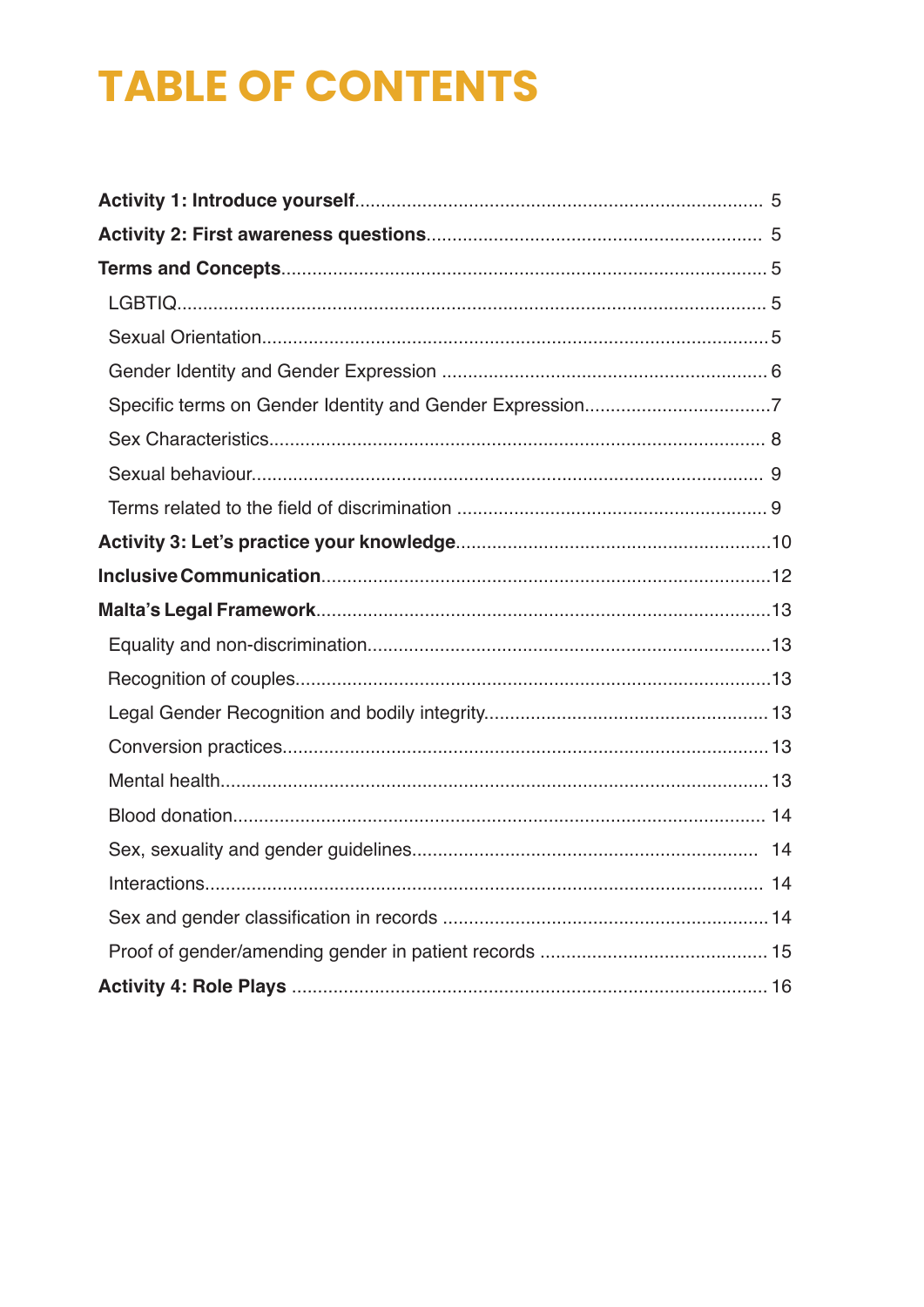#### **CONFIDENTIALITY AND PROTECTION**

Regulation (EC) 45/2001<sup>1</sup> lays down the rules for data protection in the EU Institutions and is distinct from Directive 95/46/EC<sup>2</sup> (soon to be replaced by Regulation (EU) 2016/679 )<sup>3</sup> which applies at the level of the individual Member States.

Similarly, to Health4LGBTI project, TRANSFORM is a European Commission funded project and as the project involves the processing of personal data, it is subject to data protection rules as established by Regulation (EC) 45/2001.

As the training foresees the use of interactive training methods (e.g. practical exercises, discussion on case studies, guided brainstorming sessions) where the trainees are asked to contribute their views and possibly share their work experience in the context of a given activity, all participants are asked to sign a **Confidentiality Declaration** whereby they commit to **not refer** to any personal data of patients or service users during the training sessions.

Personal data shall mean any information relating to an identified or identifiable natural person hereinafter referred to as "data subject"; an identifiable person is one who can be identified, directly or indirectly, in particular by reference to an identification number or to one or more factors specific to his or her physical, physiological, mental, economic, cultural or social identity.

 $1$  Regulation (EC) 45/2001 of the European Parliament and of the Council of 18 December 2000 on the protection of individuals with regard to the processing of personal data by the Community institutions and bodies and on the free movement of such data

 $2$  DIRECTIVE 95/46/EC OF THE EUROPEAN PARLIAMENT AND OF THE COUNCIL of 24 October 1995 on the protection of individuals with regard to the processing of personal data and on the free movement of such data

 $3$  Regulation (EU) 2016/679 of the European Parliament and of the Council of 27 April 2016 on the protection of natural persons with regard to the processing of personal data and on the free movement of such data, and repealing Directive 95/46/EC (General Data Protection Regulation) (Text with EEA relevance)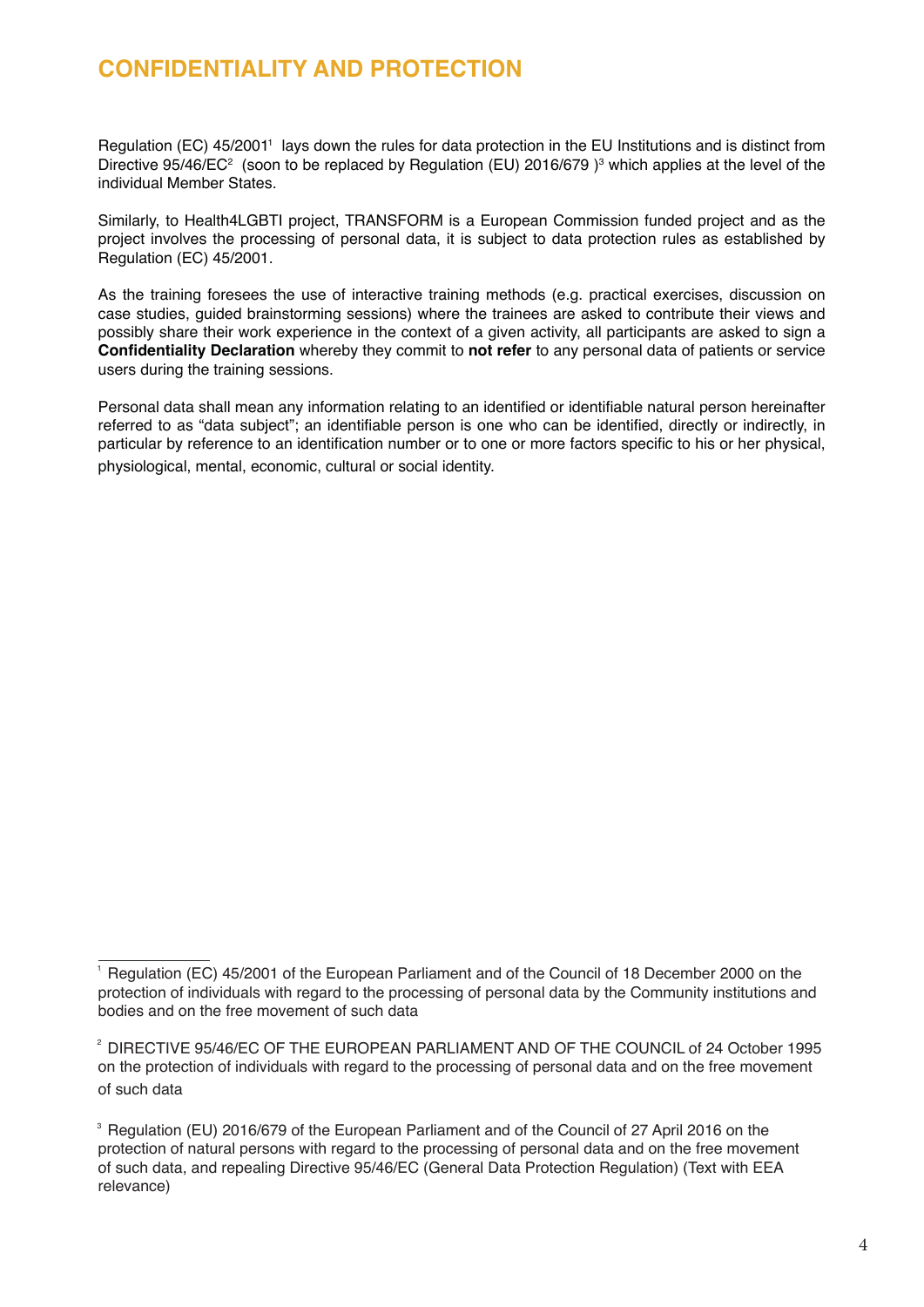### **Activity 1: Introduce yourself**

This is an icebreaker activity. We ask you all to take turns and answer the following questions:

- Your name & the pronoun you use to describe yourself;
- Your experience in the health sector;
- One or two things you expect from the training course.

### **Activity 2: First awareness questions**

You will be asked to reflect in small groups on a number of questions relating to your first understandings and recollections of sexuality and gender.

### **Terms and Concepts**

#### LBGTIQ

LGBTIQ: LGBTIQ is an acronym for lesbian, gay, bisexual, trans, intersex and queer people. It is commonly used within the LGBTIQ movement itself. The LGBTIQ acronym refers to different groups of people who have been historically marginalised because they do not fit norms around gender and sexuality;

> Even though like all acronyms, it both includes and excludes people, it enables to shed light on situations and experiences that are often invisible in society, including in healthcare settings;

> Terms and cultures regarding sexual orientation, gender identity, gender expression, and sex characteristics are constantly evolving and can vary in different countries. The important thing is to listen to people and reflect on the terminology they use to identify themselves.

#### Sexual Orientation

| <b>Sexual Orientation:</b> | Refers to each person's capacity for profound emotional, affectional and<br>sexual attraction to, and intimate and sexual relations with, persons of a<br>different gender, the same gender or more than one gender. The most visible<br>sexual orientations include, but are not limited to, homosexuality, bisexuality or<br>heterosexuality. |
|----------------------------|-------------------------------------------------------------------------------------------------------------------------------------------------------------------------------------------------------------------------------------------------------------------------------------------------------------------------------------------------|
| Lesbian:                   | A woman emotionally and/or sexually attracted to other women.                                                                                                                                                                                                                                                                                   |
|                            | Example: Marta identifies as a woman. She is only sexually and<br>emotionally attracted to people of the same gender.<br>Marta is a lesbian.                                                                                                                                                                                                    |
|                            |                                                                                                                                                                                                                                                                                                                                                 |

Gay: **A** person who is emotionally and/or sexually attracted to people of the same gender. Traditionally, it refers to men, but other people who are attracted to the same gender or multiple genders may also define themselves as gay. So 'gay' is sometimes also used as a blanket term to cover lesbians and bisexual people as well as gay men.

> Example: John identifies as a man. He is only sexually and emotionally attracted to people of the same gender. John is gay.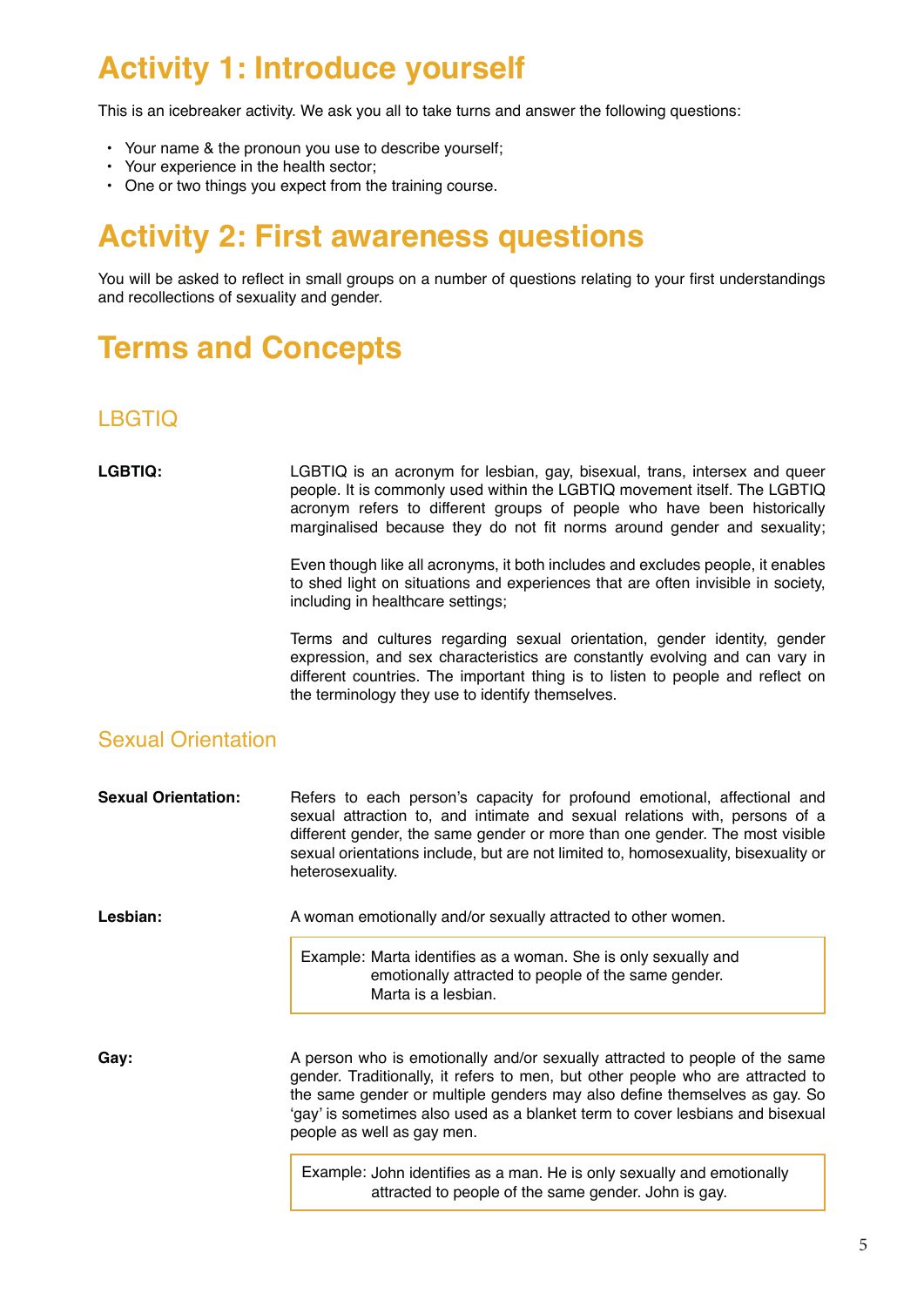**Bisexual:** A person who is emotionally and/or sexually attracted to people of more than one gender. Example: Juliana identifies as a woman. She is sexually and emotionally attracted to people of the same gender as her, but also to people of another gender. Juliana is bisexual. **Homosexual:** A term used to describe someone who has an emotional romantic and/or sexual attraction towards someone of the same gender. The term 'gay' is now

more generally used and preferred.

### Gender Identity and Gender Expression

| Gender:                   | Refers to the socially constructed roles, expectations, activities, behaviours<br>and attributes that society at any given time associates with a person of any<br>sex, assuming any form of gender identity or gender expression.                                                                                                                                                                                                                                                                                     |
|---------------------------|------------------------------------------------------------------------------------------------------------------------------------------------------------------------------------------------------------------------------------------------------------------------------------------------------------------------------------------------------------------------------------------------------------------------------------------------------------------------------------------------------------------------|
| <b>Gender Identity:</b>   | Refers to each person's internal and individual experience of gender, which may<br>or may not correspond with the sex assigned at birth, including the personal<br>sense of the body (which may involve, if freely chosen, modification of bodily<br>appearance and, or functions by medical, surgical or other means) and other<br>expressions of gender, including name, dress, speech and mannerisms.                                                                                                               |
| <b>Gender Expression:</b> | Refers to each person's manifestation of their gender identity, and/or the one<br>that is perceived by others.                                                                                                                                                                                                                                                                                                                                                                                                         |
| Trans:                    | This is an inclusive umbrella term referring to people whose gender identity<br>and/or gender expression differ from the sex/gender they were assigned at<br>birth. It may include, but is not limited to: people who identify as transsexual,<br>transgender, cross-dressing, androgyne, polygender, genderqueer, agender,<br>gender variant, gender non-conforming, or with any other gender identity and/<br>or expression which does not meet the societal and cultural expectations<br>placed on gender identity. |
| Trans man:                | A term used to identify a person assigned a female gender at birth (or who has<br>female sex characteristics) and who identifies as a male, lives as a man, or<br>identifies as masculine.                                                                                                                                                                                                                                                                                                                             |
|                           | Example: Alex identifies as a man and his gender identity is male. However<br>at birth, his assigned sex was female: Alex is a trans man.                                                                                                                                                                                                                                                                                                                                                                              |
| Trans woman:              | A term used to identify a person assigned a male gender at birth (or who has<br>male sex characteristics) and who identifies as a female, lives as a woman, or<br>identifies as feminine.                                                                                                                                                                                                                                                                                                                              |
|                           | Example: Maria identifies as a woman: her gender identity is female.<br>However, at birth, her assigned sex was male: Maria is a trans<br>woman.                                                                                                                                                                                                                                                                                                                                                                       |
| Transsexual:              | An older and medicalised term used to refer to people who identify and live<br>in a different gender. The term is still preferred by some people who intend to<br>are undergoing or have undergone gender affirmation<br>undergo,<br>treatment (which may or may not involve hormone therapy or surgery).                                                                                                                                                                                                              |
| <b>Cisgender:</b>         | A term referring to those people whose gender identity matches the sex they<br>were assigned at birth.                                                                                                                                                                                                                                                                                                                                                                                                                 |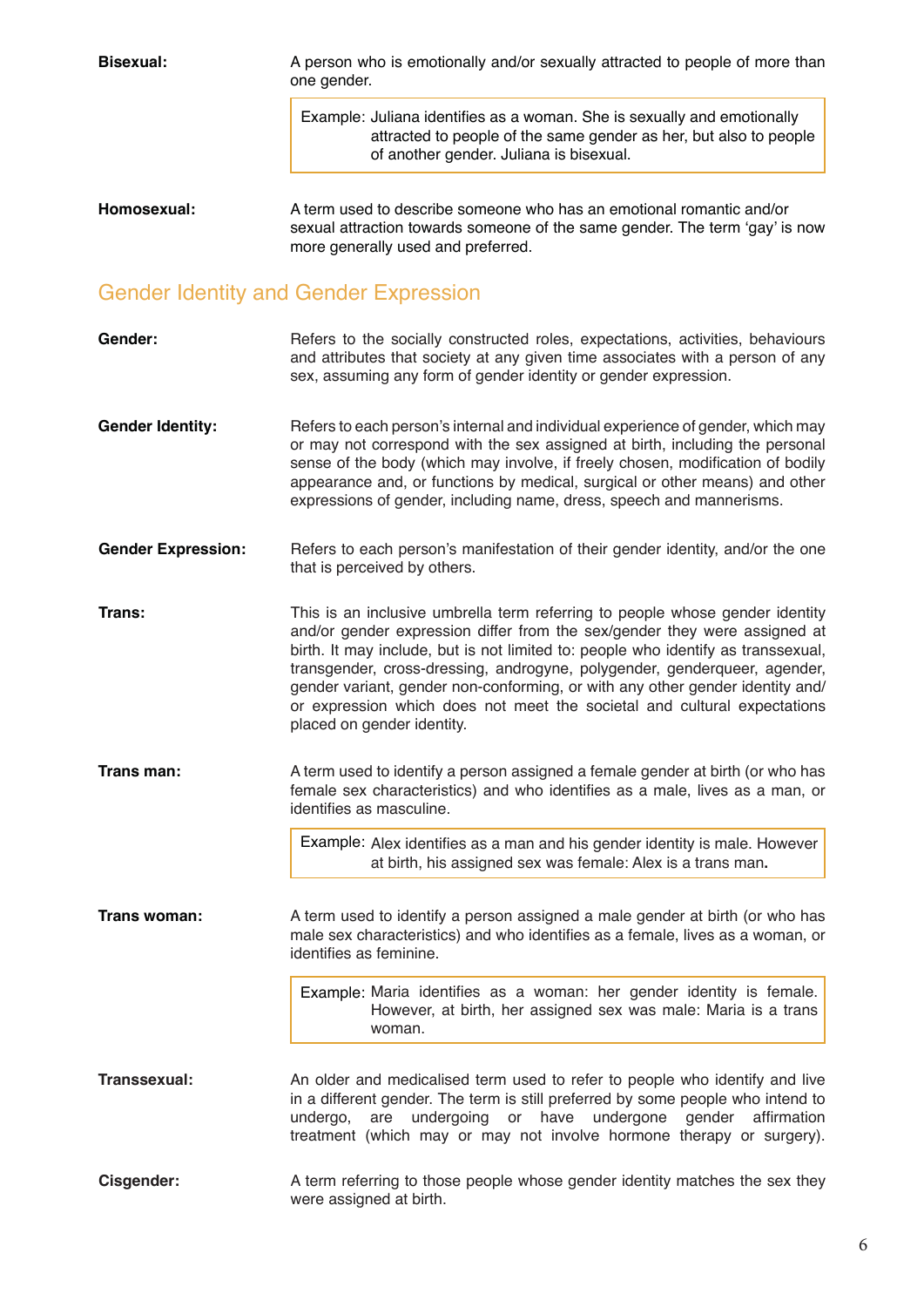**Non-binary:** Describes a person whose gender identity falls outside the traditional gender binary. Other terms for people whose gender identity falls outside the gender binary include gender variant, gender expansive, gender fluid, gender queer, etc. Gender expression may or may not differ from a society's norms for males and females.

> Example: Dylan identifies as non-binary. However, at birth, their assigned sex was female: Dylan is a trans person.

#### Specific terms on Gender Identity and Gender Expression

| Cross-dresser:                                     | A person who occasionally wears clothing considered typical for another<br>gender, but who does not necessarily desire to change gender. Cross-dressers<br>can be of any sexual orientation.                                                                                                                                                                                                                                             |
|----------------------------------------------------|------------------------------------------------------------------------------------------------------------------------------------------------------------------------------------------------------------------------------------------------------------------------------------------------------------------------------------------------------------------------------------------------------------------------------------------|
| Drag King/<br><b>Drag Queen:</b>                   | A person who wears the clothing of another gender, often involving presentation<br>of exaggerated, stereotypical gender characteristics. Individuals may identify<br>as drag kings or drag queens when performing gender as parody, art or<br>entertainment.                                                                                                                                                                             |
| <b>Cross-gender</b><br>hormonal therapy:           | The administration of hormone therapy in order to match a person's physical<br>characteristics to their gender identity.                                                                                                                                                                                                                                                                                                                 |
| <b>Gender fluid:</b>                               | Describes a person whose gender identity is not fixed. A person who is gender<br>fluid may always feel like a mix of the two traditional genders, but may feel<br>more one gender some days, and another gender on other days.                                                                                                                                                                                                           |
| Gender non-<br>conforming:                         | Describes gender expression that differs from a given society's norms for<br>males and females.                                                                                                                                                                                                                                                                                                                                          |
| Genderqueer:                                       | Describes a person whose gender identity falls outside the traditional gender<br>binary.                                                                                                                                                                                                                                                                                                                                                 |
| <b>Gender variant:</b>                             | Can refer to someone whose gender identity differs from normative gender<br>identity and the gender roles/norms assigned at birth.                                                                                                                                                                                                                                                                                                       |
| <b>Gender affirmation</b><br>process (Transition): | Refers to a series of steps people may take to live in the gender they identify<br>with. Transition can be social and/or medical. Steps may include coming out to<br>family, friends and colleagues; dressing and acting according to one's gender;<br>changing one's name and/or sex/gender on legal documents; medical treat-<br>ments including hormone therapies and possibly one or more types of surgery.                          |
| Gender dysphoria:                                  | Distress experienced by some individuals whose gender identity does not<br>correspond with their assigned gender at birth. Manifests itself as clinically<br>significant distress or impairment in social, occupational, or other important<br>areas of functioning. The Diagnostic and Statistical Manual of Mental Disorders<br>(DSM-5) includes gender dysphoria as a diagnosis. However Malta has<br>depathologised gender identity. |
| <b>Gender reassigment:</b>                         | Refers to the process through which people re-define the gender in which they<br>live in order to better express their gender identity. This process may, but does<br>not have to, involve medical assistance including hormone therapies and any<br>surgical procedures that trans people undergo to align their body with their<br>gender.                                                                                             |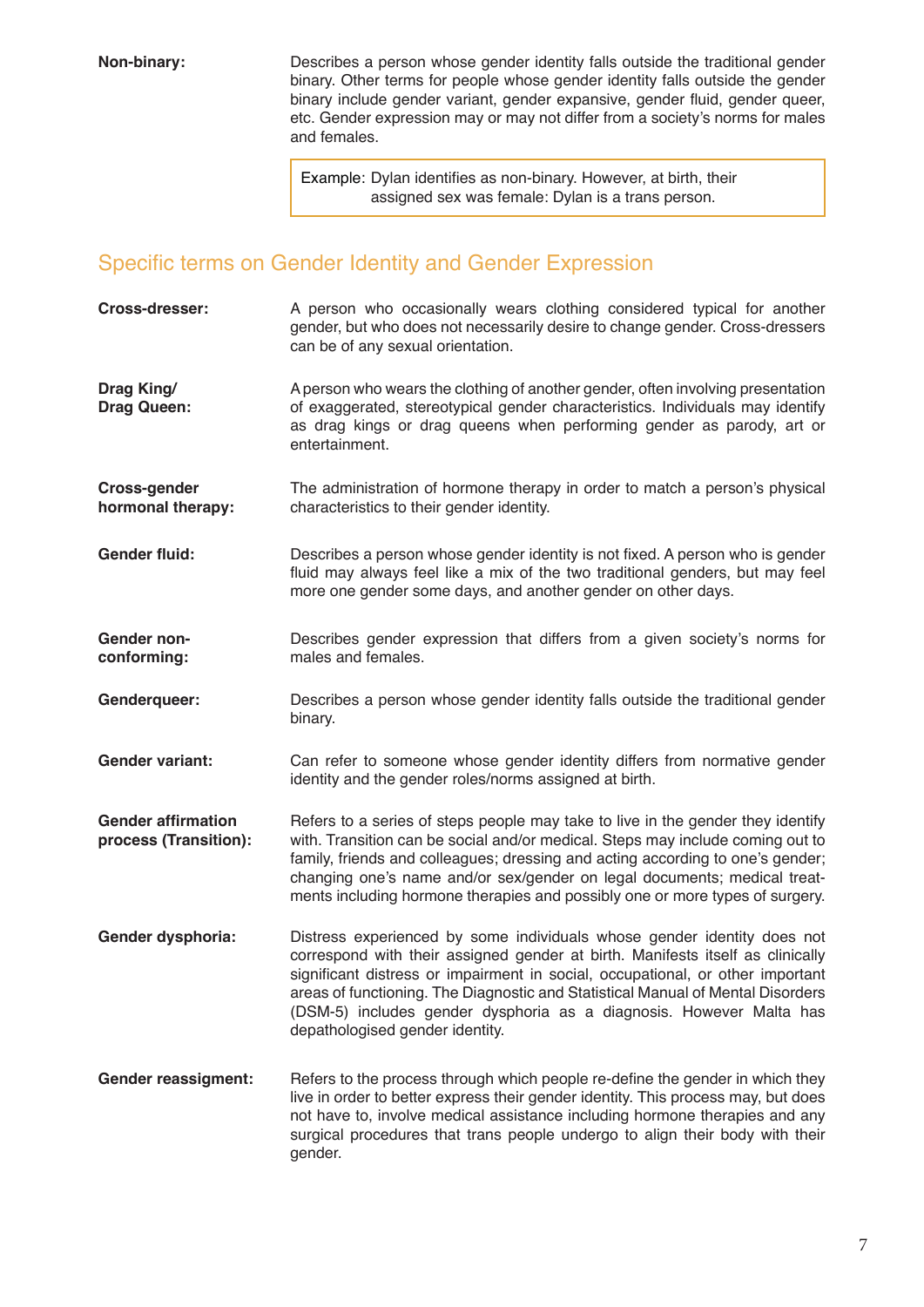| <b>Gender reassigment</b>  | Medical term for what trans people often call gender confirmation/affirmation                                                                                                                                                                                                                                                                                                                                                               |
|----------------------------|---------------------------------------------------------------------------------------------------------------------------------------------------------------------------------------------------------------------------------------------------------------------------------------------------------------------------------------------------------------------------------------------------------------------------------------------|
| Surgery (GRS):             | surgery, which is sometimes (but not always) part of a person's transition.                                                                                                                                                                                                                                                                                                                                                                 |
| <b>Gender Recognition:</b> | A process whereby a trans person's gender is recognised in law, or the<br>achievement of the process.                                                                                                                                                                                                                                                                                                                                       |
| Genderism/                 | The idea that there are only two genders, male and female, and that a person                                                                                                                                                                                                                                                                                                                                                                |
| <b>Gender binary:</b>      | must strictly fit into one category or the other.                                                                                                                                                                                                                                                                                                                                                                                           |
| Queer:                     | Previously used as a derogatory term to refer to LGBTIQ individuals in the<br>English language, queer has been reclaimed by people who identify beyond<br>traditional gender categories and heteronormative social norms. However,<br>depending on the context, some people may still find it offensive. Also refers to<br>queer theory, an academic field that challenges heteronormative social norms<br>concerning gender and sexuality. |

#### Sex Characteristics

| Sex:                      | The classification of a person as male or female. Sex is assigned at birth and<br>written on a birth certificate, usually based on the appearance of their external<br>anatomy and on a binary vision of sex which excludes intersex people.                                                                                                                                                                    |  |  |  |
|---------------------------|-----------------------------------------------------------------------------------------------------------------------------------------------------------------------------------------------------------------------------------------------------------------------------------------------------------------------------------------------------------------------------------------------------------------|--|--|--|
|                           | A person's sex, however, is actually a combination of bodily characteristics<br>including chromosomes, hormones, internal and external reproductive organs,<br>and secondary sex characteristics.                                                                                                                                                                                                               |  |  |  |
|                           | The sex assigned at birth usually becomes the legal sex after being written in<br>the birth certificate and transposed to identification documents.                                                                                                                                                                                                                                                             |  |  |  |
| <b>Biological Male:</b>   | A term assigned to a person at birth whose sex produces spermatozoa and<br>refers to traditionally defined anatomy (e.g. penis, scrotum) and chromosomal<br>makeup (XY) of a boy/man.                                                                                                                                                                                                                           |  |  |  |
| <b>Biological Female:</b> | A term assigned to a person at birth whose sex produces ova and has<br>traditionally defined anatomy (e.g. vagina, uterus) and chromosomal makeup<br>(XX) of a girl/woman.                                                                                                                                                                                                                                      |  |  |  |
| Intersex:                 | Intersex individuals are born with physical sex characteristics that don't fit<br>medical or social norms for female or male bodies. These variations in sex<br>characteristics may manifest themselves in primary characteristics (such as<br>the inner and outer genitalia, the chromosomal and hormonal structure) and/or<br>secondary characteristics (such as muscle mass, hair distribution and stature). |  |  |  |
|                           | People with variations of sex characteristics may use or not the term "intersex"<br>to refer to themselves. Nonetheless, during the training we use the term<br>intersex to refer to all people with variations of sex characteristics.                                                                                                                                                                         |  |  |  |
|                           | Example: When he was born, Sam's sex characteristics could not be<br>clearly classified as either male or female. Their parents decided<br>to assign him as a female. However, today, Sam identifies as<br>a man.                                                                                                                                                                                               |  |  |  |
|                           | Example: Lily was assigned male at birth. However, as she got into<br>puberty, she developed sex characteristics traditionally assigned<br>to females. Now Lily identifies as female. Lily is intersex<br>(and trans).                                                                                                                                                                                          |  |  |  |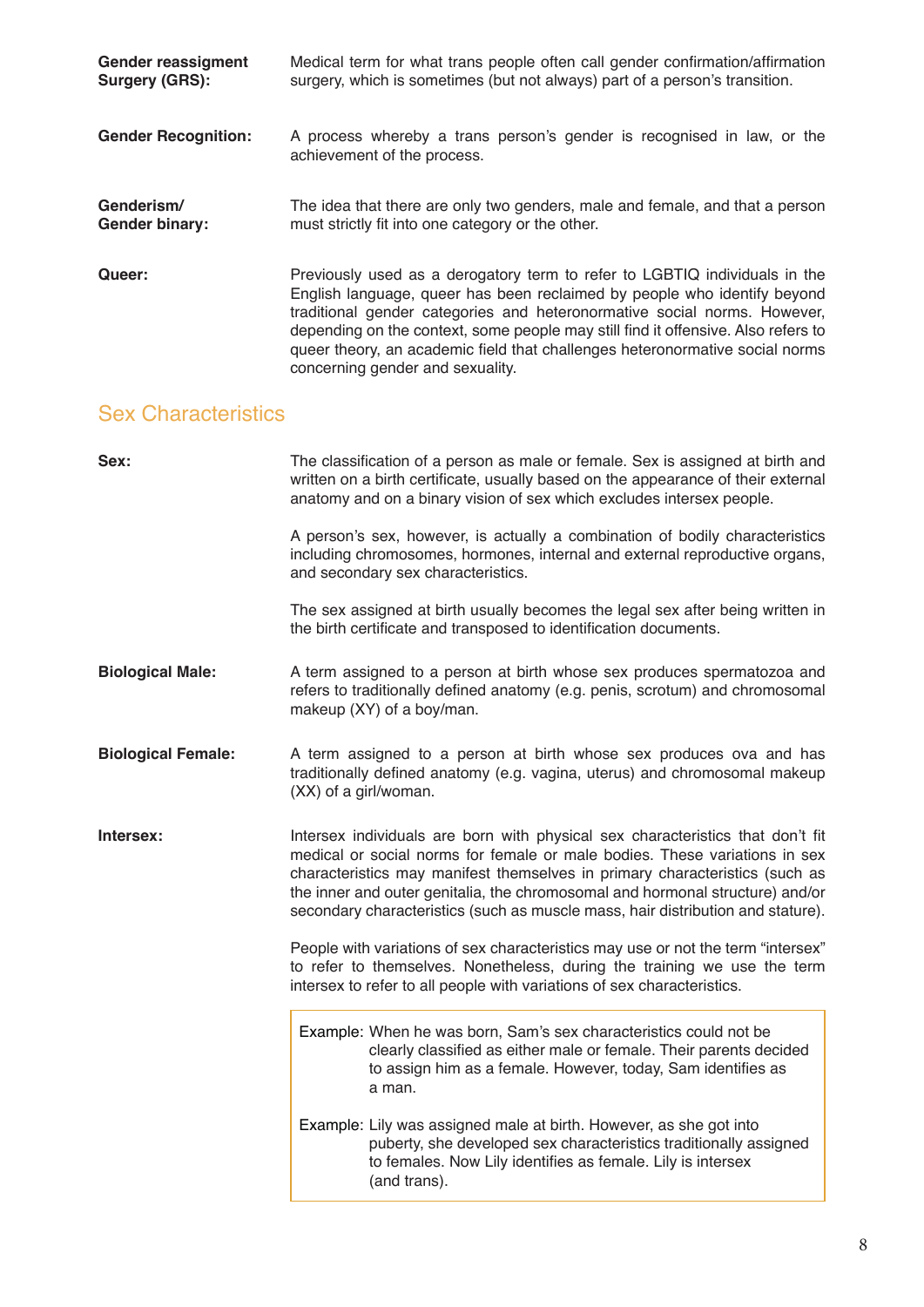#### Sexual behaviour

**MSM (men-who-havesex-with-men):**  MSM is a term used to refer to men who have sex with other men but do not necessarily identify as gay or bisexual.

**WSW (women-who-have-** WSW is a term used to refer to women who have sex with other women but do **sex-with-women):**  not necessarily identify as lesbian or bisexual.

#### Terms related to the field of discrimination

**Discrimination**: Unequal or unfair treatment which can be based on a range of grounds, such as age, religion or belief, race or ethnicity, disability, sexual orientation or gender identity. **Victimisation**: A specific term describing discrimination that a person suffers because they have made a complaint or been a witness in another person's complaint. **Harassment:** Shall be deemed to occur when there is unwanted conduct related to one or a combination of any protected characteristic, which has the purpose or effect of violating the dignity of a person, in particular when creating an intimidating, hostile, degrading, humiliating or offensive environment; **Transphobia** Refers to negative cultural and personal beliefs, opinions, attitudes and behaviours based on prejudice, disgust, fear and/or hatred of trans people or against variations of gender identity and gender expression. **Heteronormativity:** Refers to the set of beliefs and practices that gender is an absolute and unquestionable binary, and therefore describes and reinforces heterosexuality as a norm. It implies that people's gender and sex characteristics are by nature and should always be aligned, and therefore heterosexuality is the only conceivable sexuality and the only way of being 'normal'. **Cisnormativity** Cisnormativity is the assumption that all, or almost all, individuals are cisgender. It is a combination of the prefix cis-, as in cisgender, and the suffix -normativity, as a complement to heteronormativity. Heterosexism: It is a set of discriminatory attitudes, bias and behaviour relying on gender as a binary to favour heterosexuality and heterosexual relationships.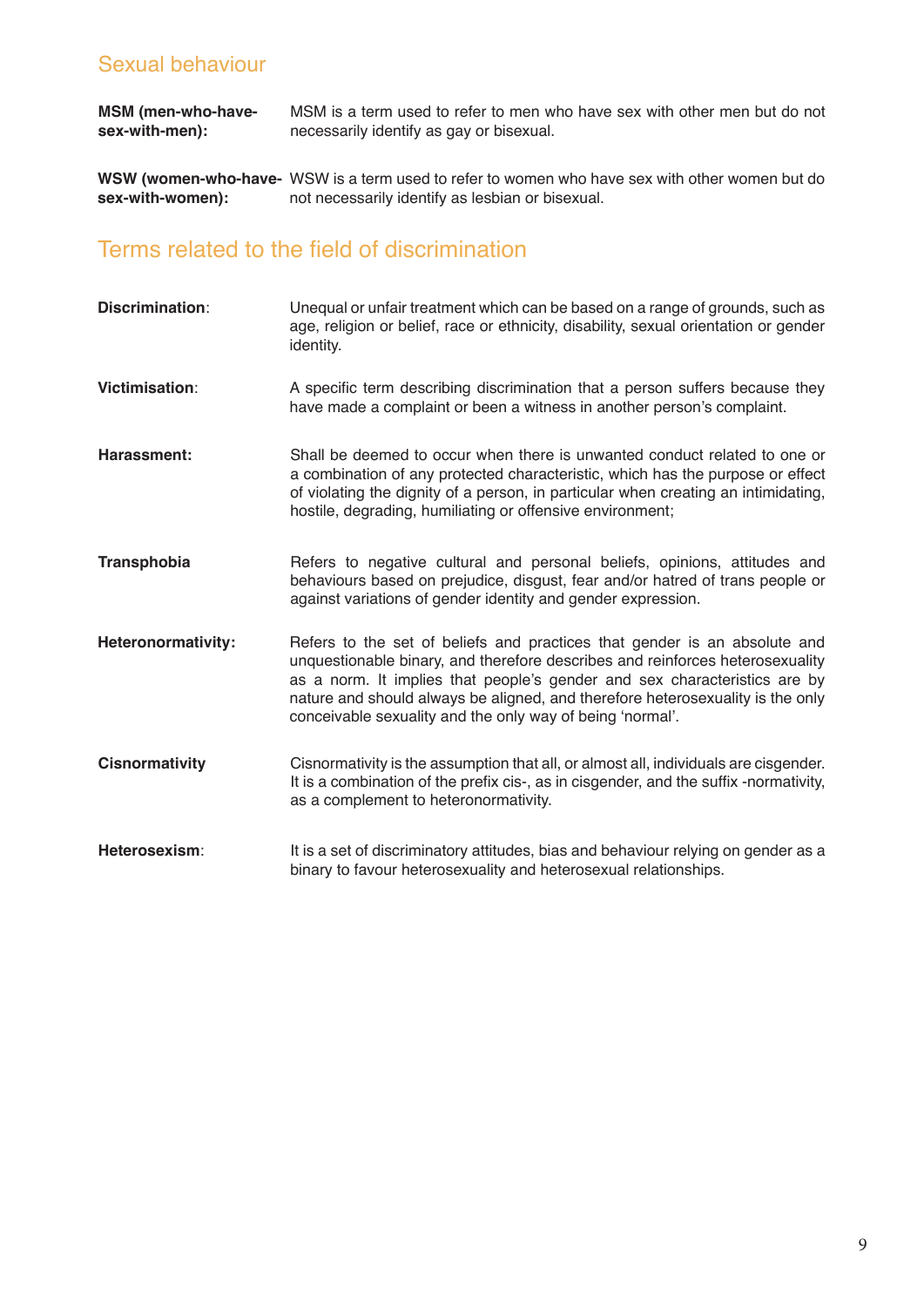### **Activity 3: Let's practice your knowledge**

Assign each term to its correct definition and category.

| <b>GROUP1</b>  |             |                                                                                                                                 |                              |                                       |                           |
|----------------|-------------|---------------------------------------------------------------------------------------------------------------------------------|------------------------------|---------------------------------------|---------------------------|
|                |             |                                                                                                                                 | Category (Mark with an X)    |                                       |                           |
|                | <b>Term</b> | <b>Definition</b>                                                                                                               | Sexual<br><b>Orientation</b> | Sex and Sex<br><b>Characteristics</b> | Gender<br><b>Identity</b> |
|                |             | Term used to identify a person<br>assigned a male gender at birth and who<br>identifies as a female.                            |                              |                                       |                           |
| $\overline{2}$ |             | A term that relates to a range of physical<br>traits or variations that lie between<br>stereotypical ideals of male and female. |                              |                                       |                           |
| 3              |             | Person that is emotionally and/or<br>sexually attracted to people of the<br>same gender.                                        |                              |                                       |                           |

**Terms: Gay; Transwoman; Intersex**

| <b>GROUP 2</b> |             |                                                                                                                                                               |                              |                                       |                           |
|----------------|-------------|---------------------------------------------------------------------------------------------------------------------------------------------------------------|------------------------------|---------------------------------------|---------------------------|
|                |             |                                                                                                                                                               | Category (Mark with an X)    |                                       |                           |
|                | <b>Term</b> | <b>Definition</b>                                                                                                                                             | Sexual<br><b>Orientation</b> | Sex and Sex<br><b>Characteristics</b> | Gender<br><b>Identity</b> |
|                |             | Combination of bodily characteristics<br>including chromosomes, hormones,<br>internal and external reproductive organs,<br>and secondary sex characteristics. |                              |                                       |                           |
| $\overline{2}$ |             | Term that refers to people whose<br>gender identity and/or gender expression<br>differs from the sex they were<br>assigned at birth.                          |                              |                                       |                           |
| 3              |             | Person that is emotionally and/or<br>sexually attracted to people of more<br>than one gender.                                                                 |                              |                                       |                           |

**Terms: Bisexual; Sex; Trans**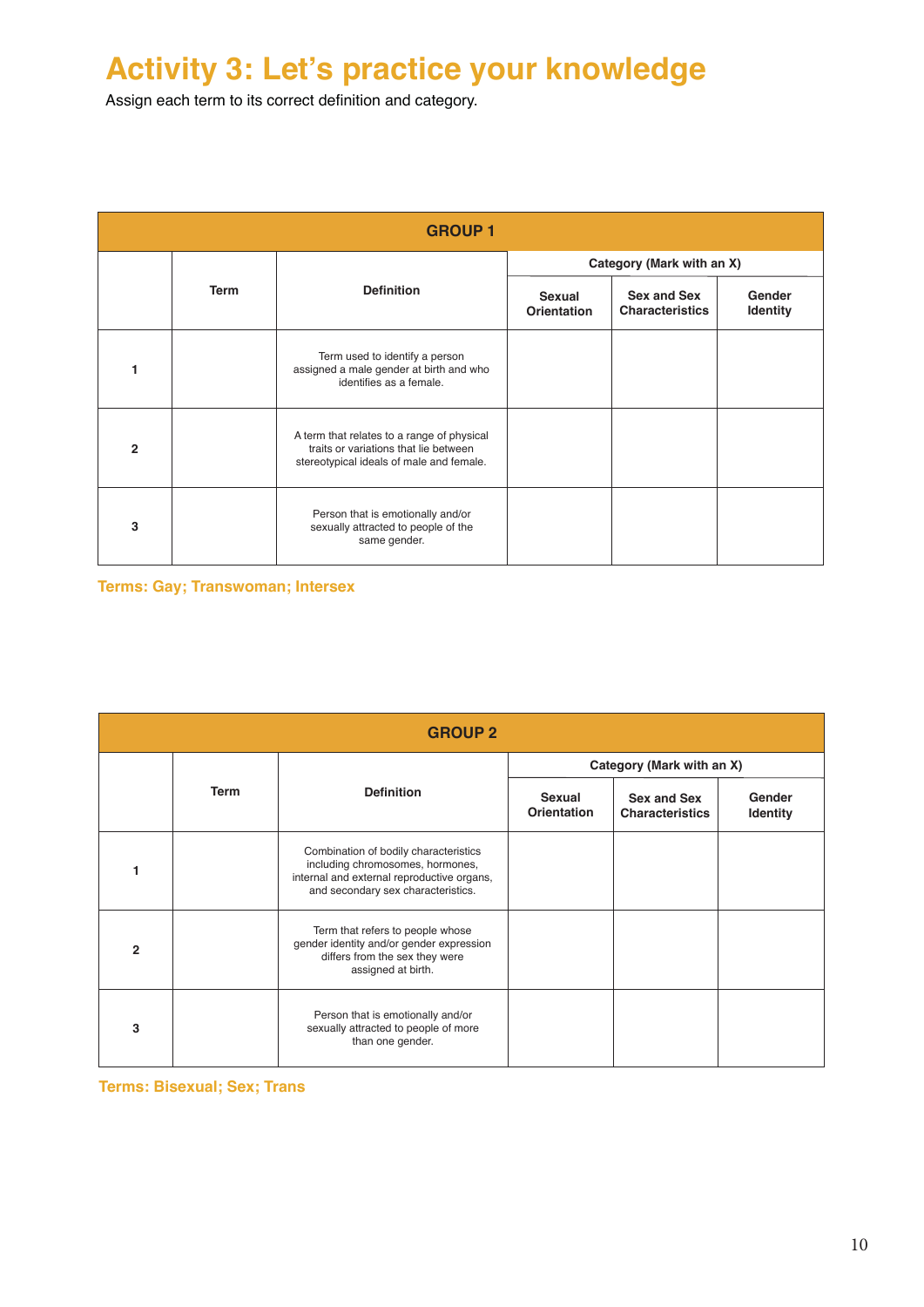| <b>GROUP 3</b> |      |                                                                                                                                                           |                           |                                       |                           |
|----------------|------|-----------------------------------------------------------------------------------------------------------------------------------------------------------|---------------------------|---------------------------------------|---------------------------|
|                |      |                                                                                                                                                           | Category (Mark with an X) |                                       |                           |
|                | Term | <b>Definition</b>                                                                                                                                         | Sexual<br>Orientation     | Sex and Sex<br><b>Characteristics</b> | Gender<br><b>Identity</b> |
|                |      | Person at birth whose sex produces<br>spermatozoa and refers to traditionally<br>defined anatomy (e.g. penis and scrotum)<br>and chromosomal makeup (XY). |                           |                                       |                           |
| $\mathbf{2}$   |      | Each person's deeply felt internal and<br>individual experience of gender, which may<br>or may not correspond with the sex<br>assigned at birth.          |                           |                                       |                           |
| 3              |      | Person whose partner's gender is the<br>same as the individual's.                                                                                         |                           |                                       |                           |

#### **Terms: Homosexual; Biological Male; Gender Identity**

| <b>GROUP 4</b> |             |                                                                                                                                       |                           |                                       |                           |
|----------------|-------------|---------------------------------------------------------------------------------------------------------------------------------------|---------------------------|---------------------------------------|---------------------------|
|                |             |                                                                                                                                       | Category (Mark with an X) |                                       |                           |
|                | <b>Term</b> | <b>Definition</b>                                                                                                                     | Sexual<br>Orientation     | Sex and Sex<br><b>Characteristics</b> | Gender<br><b>Identity</b> |
|                |             | Person at birth whose sex produces ova and<br>has traditionally defined anatomy (e.g. vagina,<br>uterus) and chromosomal makeup (XX). |                           |                                       |                           |
| $\overline{2}$ |             | A woman who is sexually and/or<br>emotionally attracted to women.                                                                     |                           |                                       |                           |
| 3              |             | An older and medicalised term used to<br>refer to people who identify and live in<br>a different gender.                              |                           |                                       |                           |

#### **Terms: Transsexual; Biological female; Lesbian**

| <b>GROUP 5</b> |             |                                                                                                                                                             |                              |                                       |                           |
|----------------|-------------|-------------------------------------------------------------------------------------------------------------------------------------------------------------|------------------------------|---------------------------------------|---------------------------|
|                |             |                                                                                                                                                             | Category (Mark with an X)    |                                       |                           |
|                | <b>Term</b> | <b>Definition</b>                                                                                                                                           | Sexual<br><b>Orientation</b> | Sex and Sex<br><b>Characteristics</b> | Gender<br><b>Identity</b> |
|                |             | Term used to identity a person<br>assigned a female gender at birth<br>and who identifies as a male.                                                        |                              |                                       |                           |
| $\overline{2}$ |             | Person whose gender identity and<br>assigned sex at birth correspond.                                                                                       |                              |                                       |                           |
| 3              |             | Term refers to each person's capacity for<br>profound affection, emotional and sexual<br>attraction to, and intimate and sexual<br>relations with, someone. |                              |                                       |                           |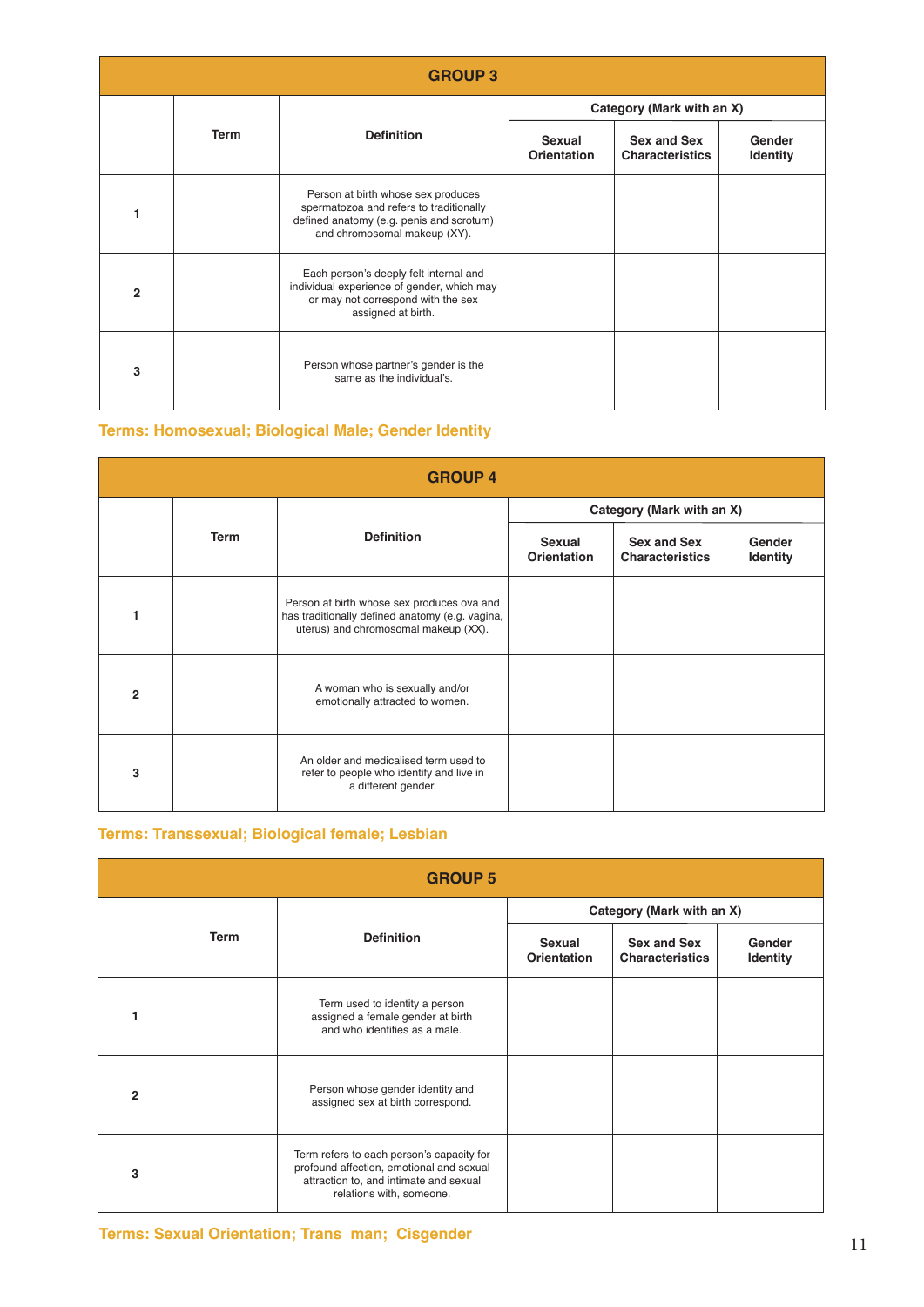### **Inclusive Communication**

| Are you married?                                                                                                    | Do you have a partner?                                                |
|---------------------------------------------------------------------------------------------------------------------|-----------------------------------------------------------------------|
| What is your wife's name?<br>(If with a male patient)<br>What is your husband's name?<br>(If with a female patient) | What is your partner's name?                                          |
| Using the wrong pronouns and<br>name with trans people.                                                             | I would like to be respectful.<br>What name and pronoun should I use? |
| How may I help you, sir?"                                                                                           | How may I help you?                                                   |
| She is here for her appointment.                                                                                    | The patient is here in the waiting room.                              |
| If you accidentally use the wrong<br>term or pronoun                                                                | I'm sorry. I didn't mean to be disrespectful.                         |
| If a patient's name doesn't<br>match medical records                                                                | Could your chart be under<br>a different name?                        |

Those working in the health sector should never assume the sexual orientation, gender identity, gender expression or sex characteristics of any of their patients or service users. It is advisable to always use the terminology and pronouns used by the patients themselves, as these are most likely to be the ones that mostly reflect their identities.

Whenever you need information about next of kin or the civil status of a person, gender neutral language should be used not to assume heterosexuality.

Remember that each encounter is individual and culturally specific. Language should therefore be fluid and reflect openness and sensitivity to create space for plurality and diversity.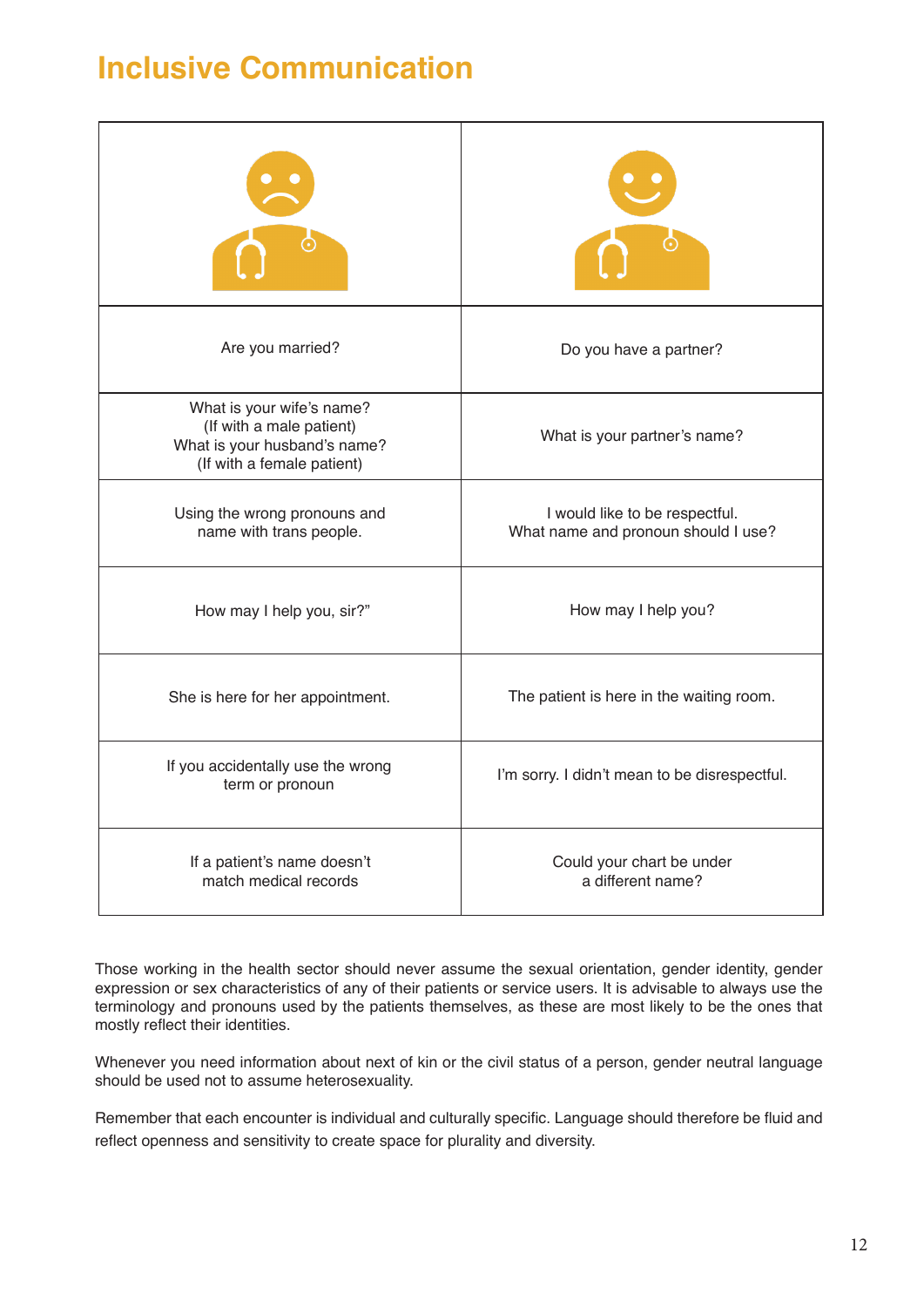### **Malta's Legal Framework**

Malta has a robust legal and policy framework in relation to equality and non-discrimination of LGBTIQ persons, equal recognition in family life, hate crime and hate speech provisions, legal gender recognition and bodily integrity and asylum.

#### Equality and non-discrimination

In 2014 Malta amended the Constitution to include sexual orientation and gender identity as protected characteristics. Through different pieces of legislation Malta also introduced anti-discrimination equality provisions on the grounds of sexual orientation, gender identity, gender expression and sex characteristics in employment.

#### Recognition of couples

Malta has three forms of recognition for couples: Marriage, Civil Unions and Cohabitation. All three are equally available to couples irrespective of gender. Marriage and Civil Unions also provide for parenting rights of all couples. This includes access to fostering, adoption and to IVF services. Surrogacy remains unavailable although it is possible to access surrogacy abroad and register the child in Malta.

#### Legal Gender Recognition and bodily integrity

Malta's Gender Identity, Gender Expression and Sex Characteristics Act regulates access to legal gender recognition. With this legislation Malta adopted a self-determination model which fully respects the human rights of trans and gender variant individuals. The legislation also places obligations on public and private entities to address discriminatory practices and to respect the right to gender identity of trans persons who may access their services.

This legislation also criminalises normalising treatments and surgeries on intersex children without their informed consent.

In February of 2018, A legal notice introduced 'gender identity and sex characteristics related conditions' in the entitlement schedule relative to the National Health Service (NHS) (LN 44 of 2018).

A consultation to ensure the best healthcare services on these grounds was subsequently launched. The Gender Wellbeing Clinic became operational in November 2018 providing services through a multidisciplinary team to trans and gender variant individuals. The Gender Wellbeing Clinic provides prescriptions for hormone treatments, assessments for surgical interventions, psychosocial support, and voice therapy.

#### Conversion practices

In 2016 Malta banned conversion practices through the Affirmation of Sexual Orientation, Gender Identity and Gender Expression Act (CAP 567). This affirms that all persons have a sexual orientation, a gender identity and a gender expression, and that no particular combination of these three characteristics constitutes a disorder, disease, illness, deficiency, disability and, or shortcoming. The law prohibits conversion practices as deceptive and harmful act or interventions against a person's sexual orientation, gender identity and, or gender expression.

#### Mental health

The Mental Health Act (CAP 525) affirms the rights of mental healthcare users and bans discrimination on the ground of sexual orientation.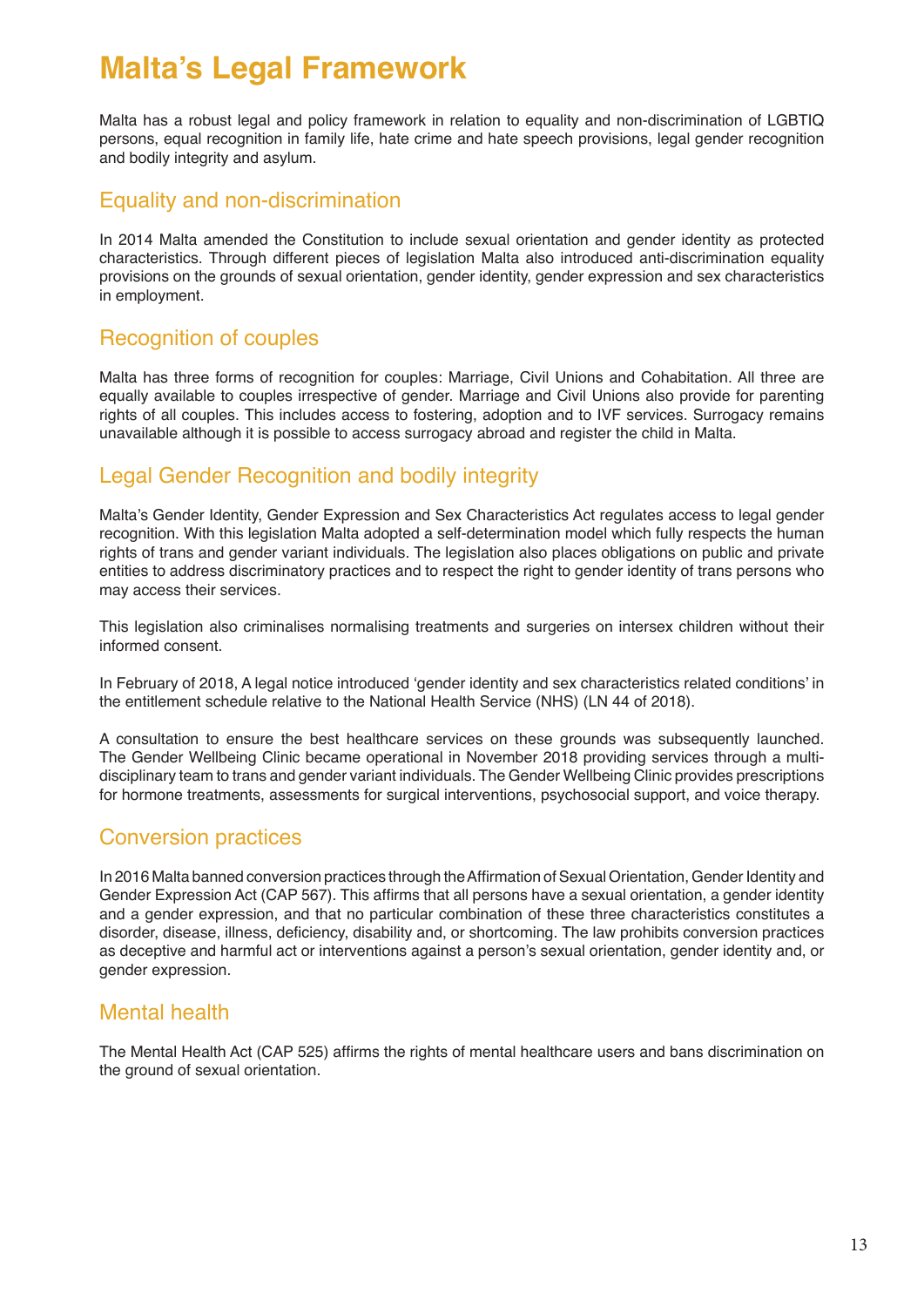#### Blood donation

Following a risk assessment conducted by the National Blood Transfusion Service in 2018, which took into account the introduction of Nucleic Acid Testing (NAT) in 2019 as well as the current HIV infection rate among MSM's, a shift in policy from a lifetime deferral to a one-year deferral for MSM's was introduced. This addressed the previous lifetime ban on men who have sex with men.

#### Sex, sexuality and gender guidelines

A person's sex and gender may not necessarily be the same. Some people may identify as a different gender to the sex assigned at birth and some people may identify as neither male nor female.

The preferred approach is to collect and use gender information. Information regarding sex would ordinarily not be required. This applies also when the field or form requests sex rather than gender.

Information about people's sex should only be collected where there is a legitimate need for that information, e.g. if a service or benefit to be provided to the individual is directly related to biological sex. The necessity of a medical service or associated benefit should be determined by the physical need, regardless of a person's recorded gender.

Any service that records both sex and gender must ensure that the privacy of service users is protected and that such information is restricted.

Use gender inclusive language when collecting information on marital, civil status or parental status or communicating with individuals based on such status.

#### **Interactions**

In interactions with members of the public, use pronouns as requested by the individual (e.g. 'she, her, hers' for an individual who self-identifies as female; 'he, him, his' for an individual who self-identifies as male; and 'they, them, theirs' for a person who identifies as gender neutral or non-binary). If you are uncertain by which gender the individual wishes to be addressed, respectfully ask the individual for clarification: 'How would you wish to be addressed?'

Address the individual by their preferred name, which on occasions may not correspond to that on their identity documents.

Do not use language that a reasonable person would consider demeaning or derogatory; in particular, language aimed at a person's actual or perceived sexual orientation, gender, gender identity, gender expression or sex characteristics.

Do not disclose an individual's sexual orientation, gender identity or intersex status to members of the public and/or other governmental personnel, without a reasonable purpose.

#### Sex and gender classification in records

Where gender information is collected and recorded in a personal record, individuals should be given the option to select or indicate a gender beyond the M / F binary.

This can be done either by including the following fields: Male  $\Box$  Female  $\Box$  Other (Please specify)

Or, in this closed manner if the question needs to be closed ended:<br>M (male)  $\Box$  F (female)  $\Box$  X (other genders)  $\Box$ M (male)  $\Box$  F (female)  $\Box$  X (other genders)  $\Box$ 

This classification system is consistent with the Maltese Government I.D. and passports policy.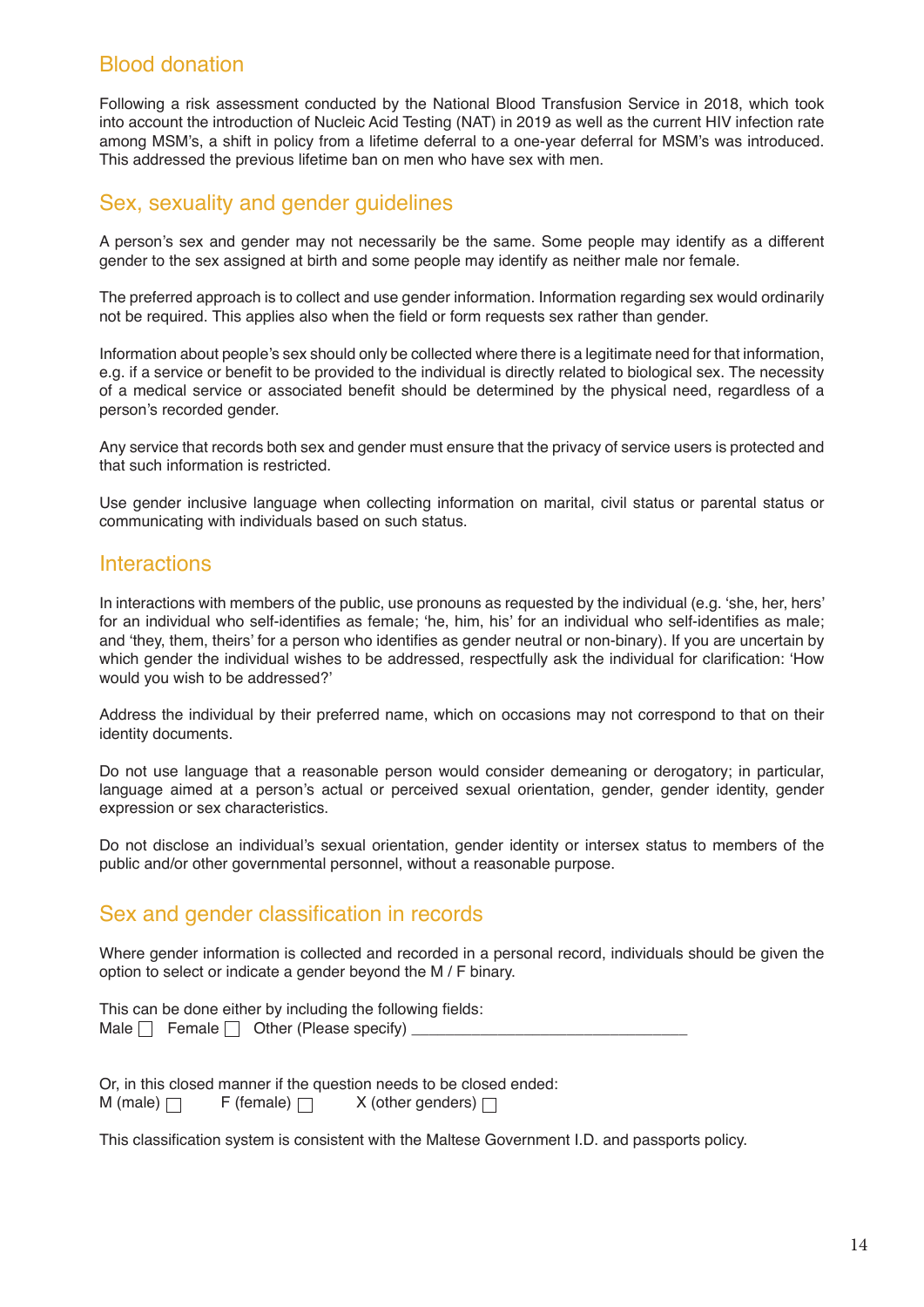#### Proof of gender/amending gender in patient records

- **1** Consistent with the General Data Protection Regulation (GDPR) requirements, all reasonable steps should be taken to ensure the personal information in their records is accurate. This includes a person's title (Mr, Ms, Miss, Mx etc.), name and/or gender information.
- **2** Where a person requests the name and/or gender information on their personal record be amended, or where it is necessary to verify a person's name and/or gender to confirm identity or determine eligibility for a service or entitlement, any one of the following is sufficient evidence of their name and/or gender:
	- a valid I.D card or passport, which specifies their self-determined name and gender; or a.
	- b. an amended birth or adoption certificate, which specifies their self-determined name and gender; c. an amended protection card issued to refugees, beneficiaries of subsidiary protection status, temporary humanitarian protection and local subsidiary protection which specifies their selfdetermined name and gender or an amended asylum application form for failed asylum seekers.
- **3** Where non-Maltese residents or visitors present identity documents which include a gender marker which is not M/F/X, they are to be informed that this would be recognised under the X marker.
- **4** Proof of surgical procedures for total or partial genital reassignment, hormonal therapies or any other psychiatric, psychological or medical treatment are not pre-requisites for the recognition of a change of name and/or gender in one's records.
- **5** Where there is conflicting information about a person's name, and/or gender on the Government documents held by a person, the Maltese I.D. card or passport will take precedence in establishing a person's gender.